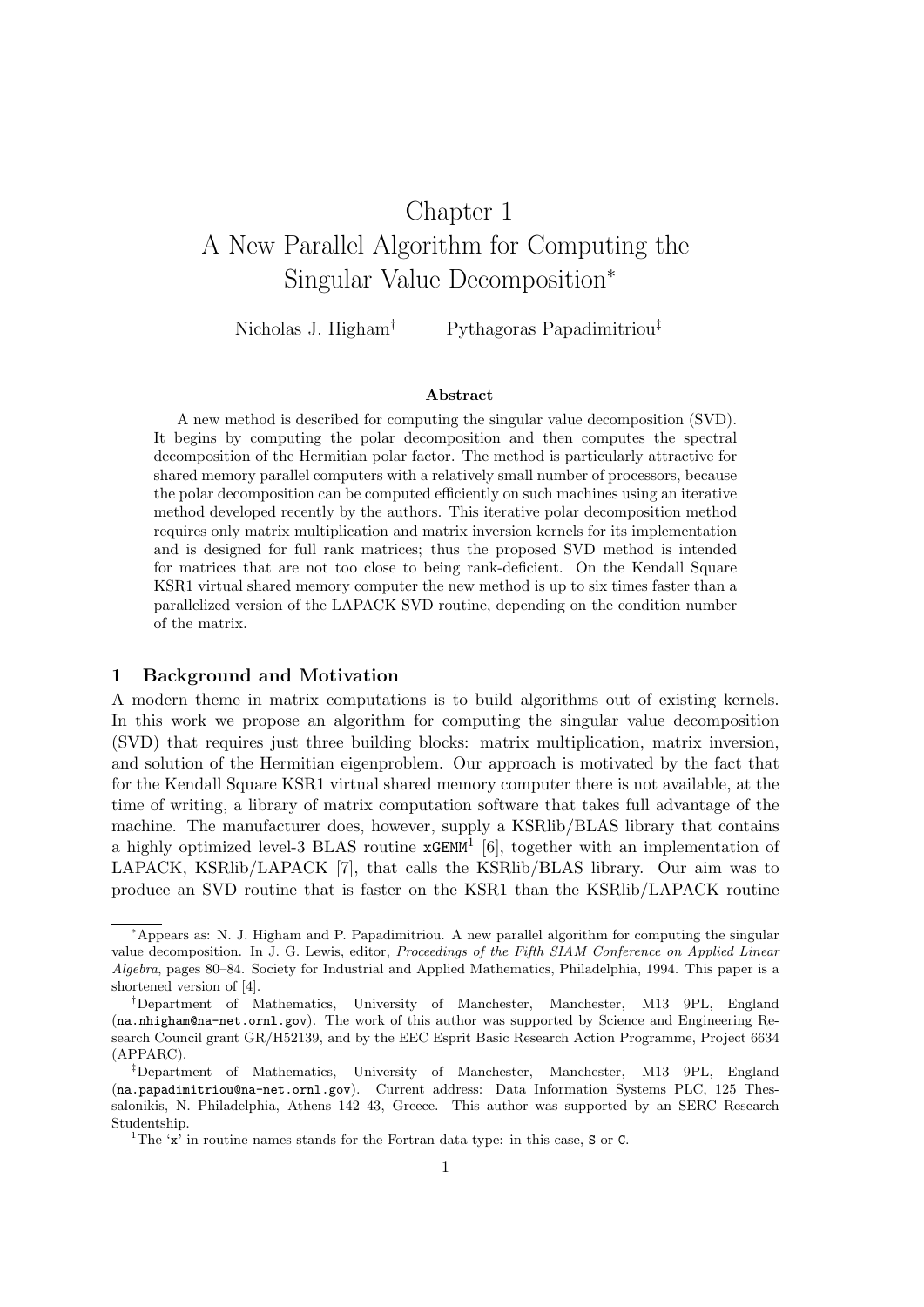#### 2 Higham and Papadimitriou

xGESVD (which implements the Golub–Reinsch algorithm), but without sacrificing numerical stability. Rather than code any of the existing parallel SVD algorithms  $[1]$ ,  $[2]$ ,  $[10]$ , we wanted to make use of parallel codes that we had already developed for computing the polar decomposition and solving the Hermitian eigenproblem. Our aim has been achieved and we think that our new algorithm merits consideration for other parallel machines that lack an optimized SVD routine.

Unlike standard techniques for computing the SVD, our method is influenced by the singular value distribution. Specifically, the time required to compute the SVD of  $A$  is, very roughly, proportional to  $\log_2 \kappa_2(A)$ , where  $\kappa_2(A)$  is the 2-norm condition number. Since, furthermore, the iteration underlying our method can fail to converge when A is rank-deficient, the method is intended for matrices that are not too nearly rank-deficient. There are various applications in which this requirement is met. When the iteration does converge the method is almost always numerically stable, and in any case it is easy to test the stability a posteriori.

## 2 The SVD Algorithm

Any matrix  $A \in \mathbb{C}^{m \times n}$   $(m \ge n)$  has a polar decomposition  $A = UH$ , where  $U \in \mathbb{C}^{m \times n}$  has orthonormal columns and  $H = (A^*A)^{1/2} \in \mathbb{C}^{n \times n}$  is Hermitian positive semidefinite. If A is real then the polar factors are real. Let H have the spectral decomposition  $H = VDV^*$ , where V is unitary and  $D = diag(d_i)$  with  $d_1 \geq d_2 \geq \cdots \geq d_n \geq 0$ . Then  $A = P \Sigma Q^*$  is an SVD where  $P = UV$ ,  $\Sigma = D$  and  $Q = V$ . Note that this is an "economy size" SVD with an  $m \times n$  P, which is all that is needed to solve the least squares problem, for example. If the full SVD is required, we could first compute a QR factorization  $A = Q_{0}^{R}$  $\binom{R}{0}$  and then find the SVD of R. The polar decomposition is often expressed in terms of the SVD, but we are turning the tables to regard the SVD as a combination of a polar decomposition and a spectral decomposition. In floating point arithmetic, rounding errors can cause some of the computed  $\hat{d}_i$  to be negative when H is nearly singular. The following algorithm takes account of this possibility. Although we state our algorithms for complex  $A$ , they require only real arithmetic when A is real.

### Algorithm SVD.

Given  $A \in \mathbb{C}^{m \times n}$   $(m \ge n)$  this algorithm computes an SVD  $A = P \Sigma Q^*$ .

(1) Compute the polar decomposition  $A = UH$ .

(2) Compute the spectral decomposition  $H = VDV^*$ .

(3)  $P = UVD_S$ ,  $\Sigma = |D|$ ,  $Q = V$ , where  $D_S = \text{diag}(\text{sign}(d_i)).$ 

For the algorithm to be successful we need efficient and stable ways to carry out steps (1) and (2). For step (1) we consider the following algorithm of Higham and Papadimitriou [5].

## Algorithm Polar.

Given  $A \in \mathbb{C}^{m \times n}$   $(m \geq n)$  of full rank, a convergence tolerance tol and a positive integer  $p$ , this algorithm computes the polar decomposition  $A = UH$ .  $\xi_i = \frac{1}{2}$  $\frac{1}{2}(1+\cos\frac{(2i-1)\pi}{2p}), \alpha_i^2=1/\xi_i-1, i=1:p.$  $X_0 = A / ||A||_F$ ;  $k = 0$ repeat  $C_k = X_k^* X_k$  $\rho = \|I - C_k\|_F$ if  $\rho \leq$  tol, goto (1), end Compute the acceleration parameter  $\mu_k$ .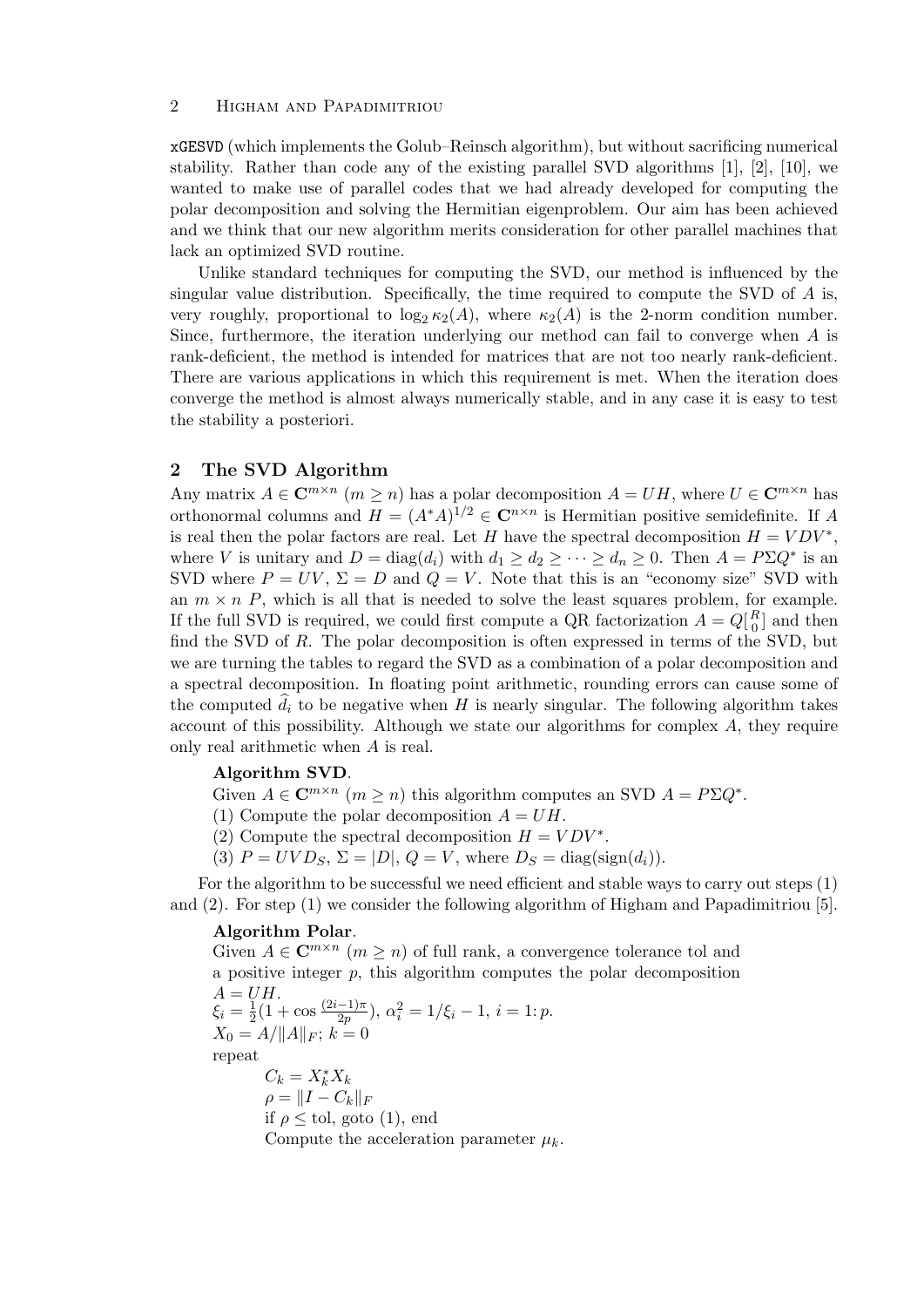(\*)  $X_{k+1} = \frac{1}{k}$  $\frac{1}{p}\mu_k X_k \sum_{i=1}^k$ p  $i=1$ 1  $\frac{1}{\xi_i} (\mu_k^2 C_k + \alpha_i^2 I)^{-1},$  $k = k + 1$ end

 $(1) U = X_k$  $H_1 = U^*A$  $H=\frac{1}{2}$  $\frac{1}{2}(H_1 + H_1^*)$  (to ensure the computed H is Hermitian)

The iteration  $(*)$  in Algorithm Polar is globally convergent to the polar factor U, with order  $2p$ . The iteration is well suited to shared memory parallel computers because each of the p inversions in  $(*)$  can be done in parallel. On the KSR1, the implementation of Algorithm Polar described in [5], which has p equal to the number of processors ( $p \leq 16$ ) in [5]), runs an order of magnitude faster than the KSRlib/LAPACK SVD routine xGESVD. We emphasize, however, that there is little point in choosing  $p$  bigger than 16, because the increased order of convergence brings little or no reduction in the number of iterations. When more than 16 processors are available they can be employed to share the work of forming each of the p matrix inverses.

Algorithm Polar requires that  $A$  have full rank. If  $A$  is rank deficient then so are all the iterates  $X_k$ . The iteration still converges, but to a matrix with singular values 0 and 1; we obtain the correct  $H$ , but a rank-deficient  $U$ . In practice, when A is rank-deficient rounding errors usually cause the iteration to converge to a matrix with orthonormal columns (to within the convergence tolerance) and we may still obtain a satisfactory computed polar decomposition, but rounding errors can also cause failure to converge. Note that  $U$  is not unique when  $A$  is rank deficient, so there are many possible matrices to which the iteration could converge in the presence of rounding errors.

The numerical stability of Algorithm SVD is investigated in [4]. The conclusion is that Algorithm SVD is stable if a stable eigensolver is used and if Algorithm Polar produces a stable computed polar decomposition  $A \approx \widehat{U}\widehat{H}$ . If the "optimal" acceleration parameter  $\mu_k$ , as defined in [5], is used in Algorithm Polar, then  $||A - \widehat{U}\widehat{H}||_2$  is typically of order  $\kappa_2(A)$ tol $||A||_2$ ; this is the observed behaviour and it can be partly explained theoretically [5]. For the unaccelerated iteration ( $\mu_k \equiv 1$ ) more iterations may be required, but  $||A - UH||_2$ is now usually of order toll  $\|A\|_2$  (indeed it is of this order in all our experiments) and again there is some supporting theory [5]. There is an inexpensive a posteriori test for stability of Algorithm Polar; see [4].

### 3 Experiments on the KSR1

We have implemented Algorithm SVD on the Kendall Square KSR1 virtual shared memory computer. Each node of the KSR1 is a superscalar 64-bit processor with a 40 Mflop peak performance and 32 Mbytes of local cache memory. We had access to 16 processors of the 32-processor KSR1 at the University of Manchester. Our codes are written in KSR Fortran, which is Fortran 77 with some parallel and Fortran 90 extensions. We used single precision arithmetic, for which the unit roundoff  $u \approx 1.1 \times 10^{-16}$ .

Although the KSRlib/BLAS library contains a highly optimized SGEMM routine, the other level 3 BLAS routines do not appear to be highly optimized for the KSR1 [8]. The SGEMM routine supports four optional parameters in addition to those in the standard level 3 BLAS specification; they permit controlled exploitation of parallelism.

To compute the polar decomposition  $A = UH$  we used the KSR1 implementation of Algorithm Polar from [5], with tol = mu and with no acceleration ( $\mu_k \equiv 1$ ). We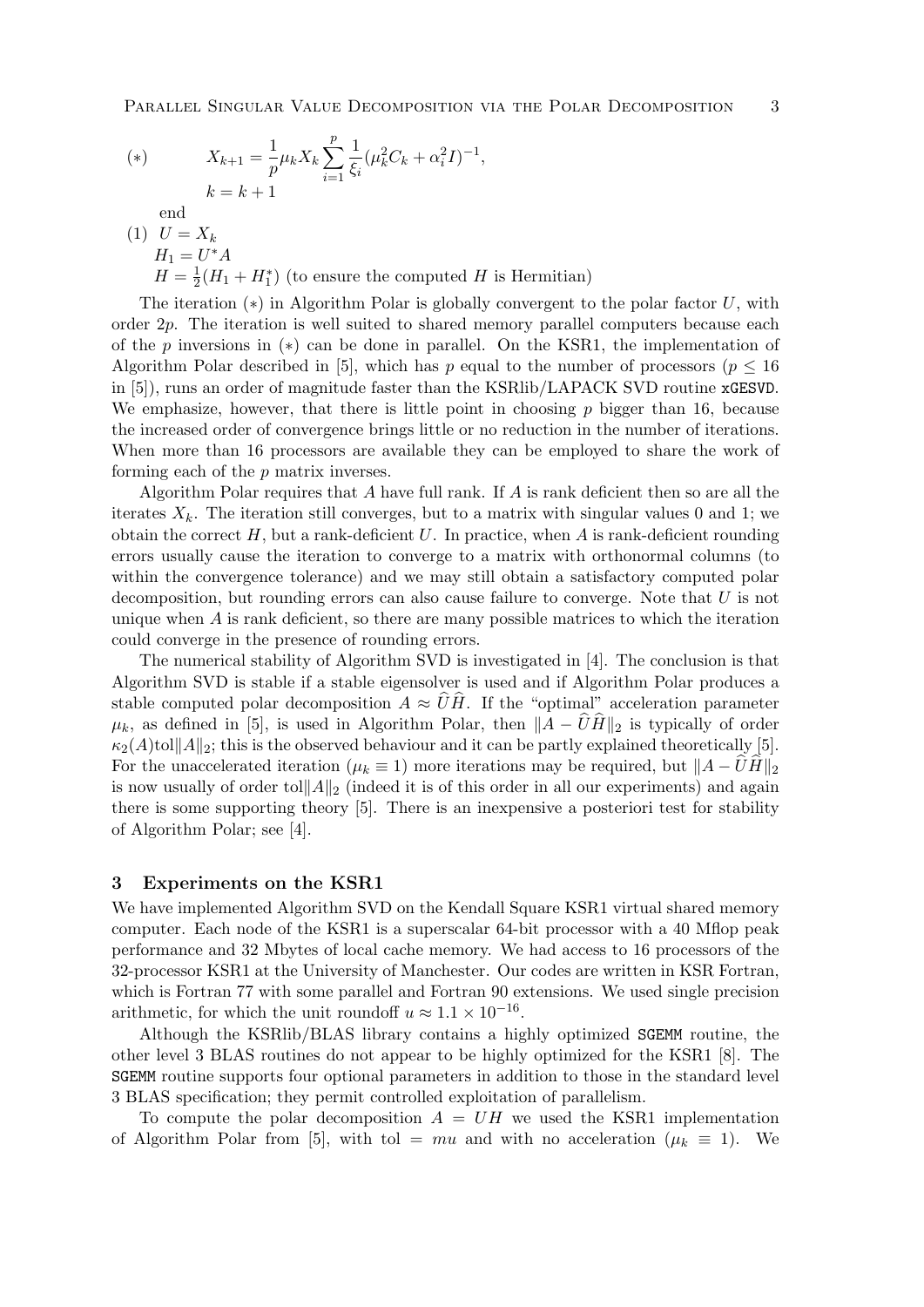#### 4 Higham and Papadimitriou

| Order | Standard SSYEV Modified SSYEV |         | Algorithm BJ |
|-------|-------------------------------|---------|--------------|
| 64    | 0.71                          | 0.29    | 29.74        |
| 128   | 5.58                          | 1.78    | 52.15        |
| 256   | 40.51                         | 17.01   | 136.02       |
| 512   | 369.56                        | 148.53  | 236.78       |
| 1024  | 2534.84                       | 1150.37 | 1014.07      |

TABLE 1 Times in seconds for eigensolvers.

TABLE 2 Times in seconds for SGESVD.

| Order | Standard SGESVD | Modified SGESVD |
|-------|-----------------|-----------------|
| 64    | 1.35            | 1.35            |
| 128   | 9.77            | 9.12            |
| 256   | 122.39          | 101.03          |
| 512   | 980.10          | 880.02          |
| 1024  | 9500.00         | 7500.00         |

considered two approaches to computing the spectral decomposition of  $H$ . The first is to use the LAPACK driver routine SSYEV, which carries out the symmetric QR algorithm, involving a reduction to tridiagonal form followed by an iterative QR phase. To obtain better performance than that provided by the KSRlib/LAPACK SSYEV we modified the SGEMM calls to include the four KSR1-specific additional parameters.

Table 1 reports run times for standard SSYEV on one processor and for the modified SSYEV on 16 processors, for matrices of several dimensions. In both cases we used a block size of 16, which we found to give the best performance. Each timing is for one particular matrix, but the times vary only slightly with the matrix.

The second approach is to use the block Jacobi method (see [3, Section 8.5.11] for details of this method.) Papadimitriou [9] has implemented several versions of the block Jacobi method on the KSR1. The version used here, Algorithm BJ, uses a parallel rotation ordering and solves the spectral decomposition subproblems using SSYEV. The block size is chosen as  $n/(2p)$ , where p is the number of processors. A block rotation is skipped whenever the off-diagonal elements of the subproblem are below a dynamically varying threshold. We see from Table 1 that modified SSYEV is the fastest method for  $n \leq 512$ , but Algorithm BJ is the fastest for  $n = 1024$ .

We now compare our new method with the KSRlib/LAPACK driver routine SGESVD. By modifying the routine in the same way as for SSYEV we were able to reduce the run time. Timings for square matrices of five different dimensions are given in Table 2. These timings are largely unaffected by the singular value distribution.

In Tables 3 and 4 we give timings for Algorithm SVD with both Algorithm BJ and modified SSYEV as the eigensolver. The timings are for a random matrix with exponentially distributed singular values and 2-norm condition number 1.01 (Table 3) or  $10^{12}$  (Table 4). Algorithm SVD is up to 6.2 times faster than modified SGESVD for  $\kappa_2(A) = 1.01$ , and up to 2.6 times faster for  $\kappa_2(A) = 10^{12}$ . For  $n = 1024$  with Algorithm BJ, the percentage of the run time taken by Algorithm Polar is 15% for  $\kappa_2(A) = 1.01$  and 65% for  $\kappa_2(A) = 10^{12}$ .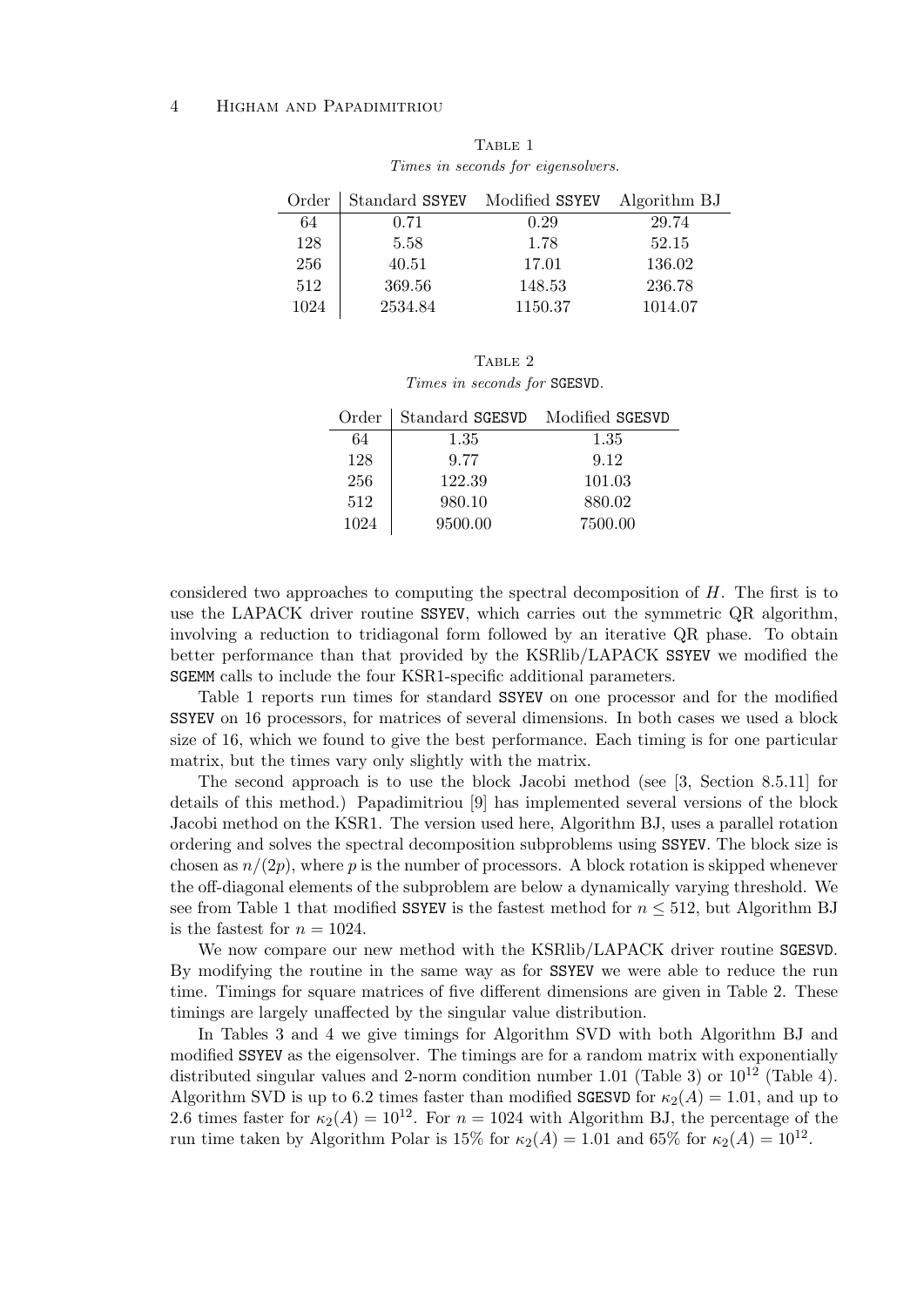TABLE 3 Times in seconds for Algorithm SVD,  $\kappa_2(A) = 1.01$ .

| Order |         | With Algorithm BJ With modified SSYEV |
|-------|---------|---------------------------------------|
| 64    | 30.29   | 0.84                                  |
| 128   | 53.19   | 2.82                                  |
| 256   | 140.24  | 21.23                                 |
| 512   | 262.42  | 174.17                                |
| 1024  | 1203.83 | 1340.13                               |

|  |                                                               | TABLE 4 |  |  |
|--|---------------------------------------------------------------|---------|--|--|
|  | Times in seconds for Algorithm SVD, $\kappa_2(A) = 10^{12}$ . |         |  |  |

| Order |         | With Algorithm BJ With modified SSYEV |
|-------|---------|---------------------------------------|
| 64    | 31.66   | 2.21                                  |
| 128   | 59.59   | 9.22                                  |
| 256   | 172.10  | 53.09                                 |
| 512   | 490.80  | 402.55                                |
| 1024  | 2887.70 | 3024.00                               |

For  $n = 1024$  in Table 4, Algorithm SVD with Algorithm BJ is running at about 23 megaflops (compared with the peak of 640 megaflops for 16 processors of the KSR1), while modified SGESVD for the same dimension runs at about 3 megaflops. For comparison, the highly optimized **SGEMM** runs at 384 megaflops.

## 4 Conclusions

Algorithm SVD is the fastest stable method we know for computing the SVD of large, full rank matrices on the KSR1. The algorithm is worth considering for other types of parallel machine for which a fast Hermitian eigensolver, but not a fast SVD solver, is available.

## References

- [1] M. Berry and A. H. Sameh, An overview of parallel algorithms for the singular value and symmetric eigenvalue problems, J. Comp. Appl. Math., 27 (1989), pp. 191–213.
- [2] R. P. Brent, F. T. Luk, and C. F. Van Loan, Computation of the singular value decomposition using mesh-connected processors, J. VLSI and Computer Systems, 1 (1985), pp. 242–270.
- [3] G. H. Golub and C. F. Van Loan, Matrix Computations, Johns Hopkins University Press, Baltimore, Maryland, second ed., 1989.
- [4] N. J. Higham and P. Papadimitriou, Parallel singular value decomposition via the polar decomposition, Numerical Analysis Report No. 239, University of Manchester, England, Oct. 1993.
- [5]  $\_\_\_\_\_\_\$  A parallel algorithm for computing the polar decomposition, Parallel Computing, 20 (1994), pp. 1161–1173.
- [6] Kendall Square Research Corporation, KSRlib/BLAS Library, Version 1.0, Installation Guide and Release Notes, Waltham, MA, 1993.
- [7] \_\_\_\_, KSRlib/LAPACK Library, Version 1.0b BETA, Installation Guide and Release Notes, Waltham, MA, 1993.
- [8] P. Papadimitriou, *The KSR1—A numerical analyst's perspective*, Numerical Analysis Report No. 242, University of Manchester, England, Dec. 1993.